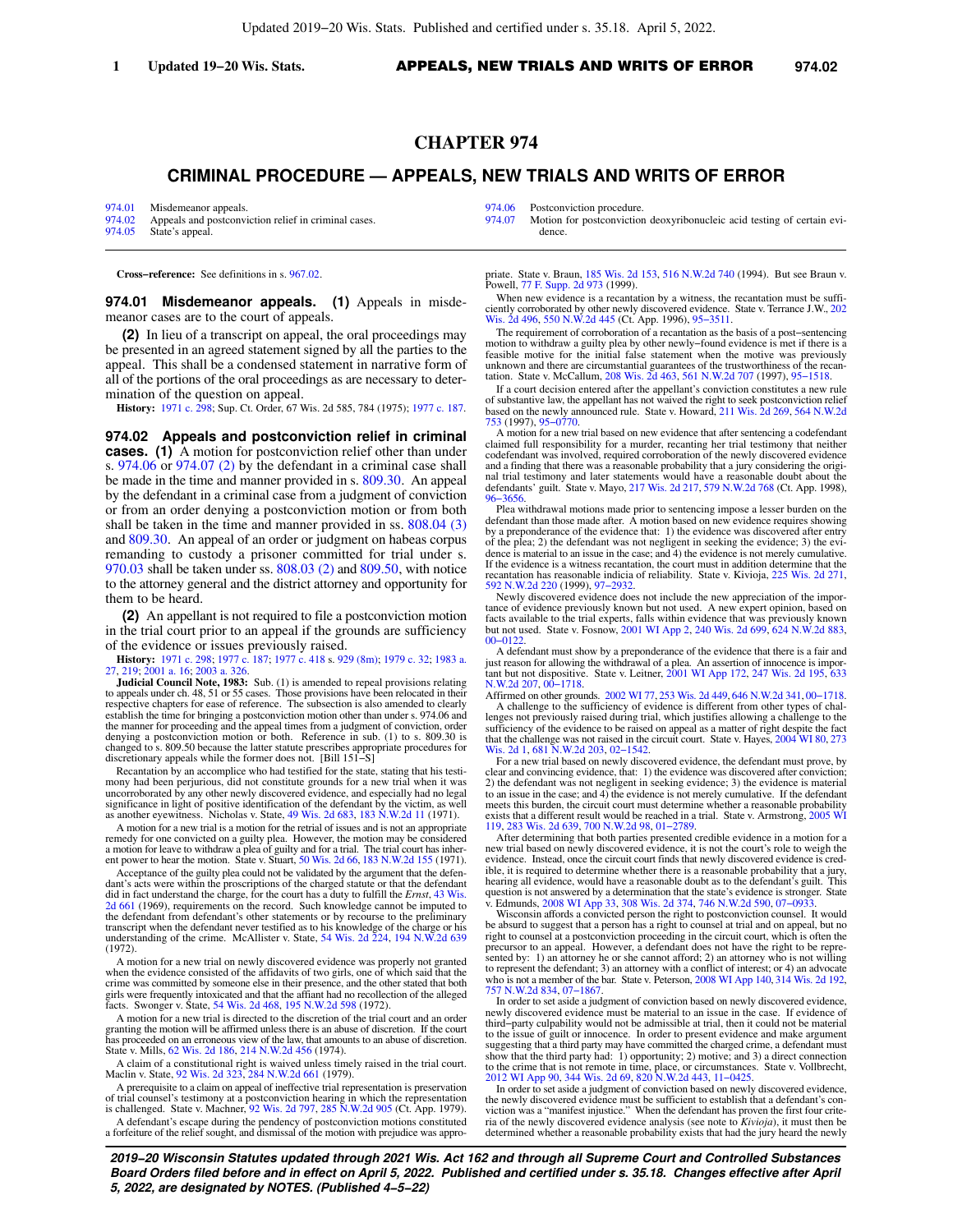## **974.02** APPEALS, NEW TRIALS AND WRITS OF ERROR **Updated 19−20 Wis. Stats. 2**

discovered evidence, it would have had a reasonable doubt as to the defendant's guilt. State v. Vollbrecht, [2012 WI App 90,](https://docs-preview.legis.wisconsin.gov/document/courts/2012%20WI%20App%2090) [344 Wis. 2d 69](https://docs-preview.legis.wisconsin.gov/document/courts/344%20Wis.%202d%2069), [820 N.W.2d 443,](https://docs-preview.legis.wisconsin.gov/document/courts/820%20N.W.2d%20443) [11−0425](https://docs-preview.legis.wisconsin.gov/document/wicourtofappeals/11-0425). *Kivioja*, [225 Wis. 2d 271](https://docs-preview.legis.wisconsin.gov/document/courts/225%20Wis.%202d%20271) (1999), did not change the law controlling post−sentence

plea−withdrawal motions. It modified the *McCallum*, [208 Wis. 2d 463](https://docs-preview.legis.wisconsin.gov/document/courts/208%20Wis.%202d%20463) (1997), rubric only for pre−sentence motions. State v. Ferguson, [2014 WI App 48,](https://docs-preview.legis.wisconsin.gov/document/courts/2014%20WI%20App%2048) [354 Wis. 2d 253](https://docs-preview.legis.wisconsin.gov/document/courts/354%20Wis.%202d%20253), [847 N.W.2d 900,](https://docs-preview.legis.wisconsin.gov/document/courts/847%20N.W.2d%20900) [13−0099](https://docs-preview.legis.wisconsin.gov/document/wicourtofappeals/13-0099).

Because a transcript is crucial to the right to an appeal, courts provide additional protection for appellants when they do not have a complete transcript. Under *Perry*, [136 Wis. 2d 92](https://docs-preview.legis.wisconsin.gov/document/courts/136%20Wis.%202d%2092) (1987), and *DeLeon*, [127 Wis. 2d 74](https://docs-preview.legis.wisconsin.gov/document/courts/127%20Wis.%202d%2074) (Ct. App. 1985), when a trial transcript is incomplete, a defendant may be entitled to a new trial, but only after the defendant makes a facially valid claim of arguably prejudicial error. The *Perry*/ *DeLeon* procedure applies even when the entire trial transcript is unavailable. The court does not presume prejudice when the trial transcript is unavailable. State v. Pope, [2019 WI 106](https://docs-preview.legis.wisconsin.gov/document/courts/2019%20WI%20106), [389 Wis. 2d 390,](https://docs-preview.legis.wisconsin.gov/document/courts/389%20Wis.%202d%20390) [936 N.W.2d 606,](https://docs-preview.legis.wisconsin.gov/document/courts/936%20N.W.2d%20606) [17−1720.](https://docs-preview.legis.wisconsin.gov/document/wicourtofappeals/17-1720)

By moving for a new trial, defendant does not waive the right to acquittal based on insufficiency of the evidence. Burks v. United States, [437 U.S. 1,](https://docs-preview.legis.wisconsin.gov/document/courts/437%20U.S.%201) [98 S. Ct. 2141](https://docs-preview.legis.wisconsin.gov/document/courts/98%20S.%20Ct.%202141), [57 L. Ed. 2d 1](https://docs-preview.legis.wisconsin.gov/document/courts/57%20L.%20Ed.%202d%201) (1978).

When postconviction counsel failed to assert a claim of ineffective assistance of trial counsel in a postconviction motion under this section, the defendant's opportunity to argue that claim on direct appeal was foreclosed. The appropriate forum for asserting ineffective assistance of postconviction counsel for failure to raise ineffective assistance of trial counsel was in a collateral motion under s. 974.06. Page v. Frank, [343 F.3d 901](https://docs-preview.legis.wisconsin.gov/document/courts/343%20F.3d%20901) (2003).

Failure to petition state supreme court for review precluded federal habeas corpus relief. Carter v. Gagnon, [495 F. Supp. 878](https://docs-preview.legis.wisconsin.gov/document/courts/495%20F.%20Supp.%20878) (1980).

Postconviction remedies in the 1970's. Eisenberg. 56 MLR 69.

Confusion in the court — Wisconsin's harmless error rule in criminal appeals. 63 MLR 641 (1980).

The Duties of Trial Counsel After Conviction. Eisenberg. WBB Apr. 1975.

**974.05 State's appeal. (1)** Within the time period specified by s. [808.04 \(4\)](https://docs-preview.legis.wisconsin.gov/document/statutes/808.04(4)) and in the manner provided for civil appeals under chs. [808](https://docs-preview.legis.wisconsin.gov/document/statutes/ch.%20808) and [809](https://docs-preview.legis.wisconsin.gov/document/statutes/ch.%20809), an appeal may be taken by the state from any:

(a) Final order or judgment adverse to the state, whether following a trial or a plea of guilty or no contest, if the appeal would not be prohibited by constitutional protections against double jeopardy.

(b) Order granting postconviction relief under s. [974.02,](https://docs-preview.legis.wisconsin.gov/document/statutes/974.02) [974.06,](https://docs-preview.legis.wisconsin.gov/document/statutes/974.06) or [974.07.](https://docs-preview.legis.wisconsin.gov/document/statutes/974.07)

(c) Judgment and sentence or order of probation not authorized by law.

(d) Order or judgment the substantive effect of which results in:

- 1. Quashing an arrest warrant;
- 2. Suppressing evidence; or
- 3. Suppressing a confession or admission.

**(2)** If the defendant appeals or prosecutes a writ of error, the state may move to review rulings of which it complains, as provided by s. [809.10 \(2\) \(b\)](https://docs-preview.legis.wisconsin.gov/document/statutes/809.10(2)(b)).

**(3)** Permission of the trial court is not required for the state to appeal, but the district attorney shall serve notice of such appeal or of the procurement of a writ of error upon the defendant or the defendant's attorney.

**History:** [1971 c. 298](https://docs-preview.legis.wisconsin.gov/document/acts/1971/298); Sup. Ct. Order, 67 Wis. 2d 585, 784 (1975); [1977 c. 187](https://docs-preview.legis.wisconsin.gov/document/acts/1977/187); [1983 a. 219;](https://docs-preview.legis.wisconsin.gov/document/acts/1983/219) [1991 a. 39;](https://docs-preview.legis.wisconsin.gov/document/acts/1991/39) [1993 a. 486;](https://docs-preview.legis.wisconsin.gov/document/acts/1993/486) [2001 a. 16.](https://docs-preview.legis.wisconsin.gov/document/acts/2001/16)

If the state appeals from an order suppressing evidence, the defendant can ask for a review of another part of the order, although he or she could not appeal directly. State v. Beals, [52 Wis. 2d 599,](https://docs-preview.legis.wisconsin.gov/document/courts/52%20Wis.%202d%20599) [191 N.W.2d 221](https://docs-preview.legis.wisconsin.gov/document/courts/191%20N.W.2d%20221) (1971).

That the state can appeal from an order suppressing evidence, but the defendant cannot, does not show a denial of equal protection of the law. State v. Withers, [61 Wis.](https://docs-preview.legis.wisconsin.gov/document/courts/61%20Wis.%202d%2037) [2d 37,](https://docs-preview.legis.wisconsin.gov/document/courts/61%20Wis.%202d%2037) [211 N.W.2d 456](https://docs-preview.legis.wisconsin.gov/document/courts/211%20N.W.2d%20456) (1973).

The granting of a motion to withdraw a guilty plea is a final order appealable by the state. State v. Bagnall, [61 Wis. 2d 297](https://docs-preview.legis.wisconsin.gov/document/courts/61%20Wis.%202d%20297), [212 N.W.2d 122](https://docs-preview.legis.wisconsin.gov/document/courts/212%20N.W.2d%20122) (1973).

The trial court's setting aside of a jury finding of guilt and its dismissal of the information was not appealable by the state because it was a final judgment adverse to the state made after jeopardy had attached, and jeopardy was not waived; hence the judgment was not within those situations from which a state appeal is authorized by this section. State v. Detco, Inc., [66 Wis. 2d 95,](https://docs-preview.legis.wisconsin.gov/document/courts/66%20Wis.%202d%2095) [223 N.W.2d 859](https://docs-preview.legis.wisconsin.gov/document/courts/223%20N.W.2d%20859) (1974).

The trial court's order specifying conditions of incarceration was neither a judgment nor a sentence under sub. (1) (c). State v. Gibbons, [71 Wis. 2d 94](https://docs-preview.legis.wisconsin.gov/document/courts/71%20Wis.%202d%2094), [237 N.W.2d](https://docs-preview.legis.wisconsin.gov/document/courts/237%20N.W.2d%2033) [33](https://docs-preview.legis.wisconsin.gov/document/courts/237%20N.W.2d%2033) (1976).

Under s. 808.03 (2), both the prosecution and defense may seek permissive appeals of nonfinal orders. State v. Rabe, [96 Wis. 2d 48,](https://docs-preview.legis.wisconsin.gov/document/courts/96%20Wis.%202d%2048) [291 N.W.2d 809](https://docs-preview.legis.wisconsin.gov/document/courts/291%20N.W.2d%20809) (1980).

Sub. (1) (d) 2. authorizes the state to appeal an order suppressing a defendant's oral statements. State v. Mendoza, [96 Wis. 2d 106](https://docs-preview.legis.wisconsin.gov/document/courts/96%20Wis.%202d%20106), [291 N.W.2d 478](https://docs-preview.legis.wisconsin.gov/document/courts/291%20N.W.2d%20478) (1980).

Sub. (2) does not confine the right of cross−appeal to final judgments or orders. State v. Alles, [106 Wis. 2d 368](https://docs-preview.legis.wisconsin.gov/document/courts/106%20Wis.%202d%20368), [316 N.W.2d 378](https://docs-preview.legis.wisconsin.gov/document/courts/316%20N.W.2d%20378) (1982).

The state may appeal as a matter of right any pretrial order barring admission of evidence that might "normally" determine the success of the prosecution's case. State v. Eichman, [155 Wis. 2d 552,](https://docs-preview.legis.wisconsin.gov/document/courts/155%20Wis.%202d%20552) [456 N.W.2d 143](https://docs-preview.legis.wisconsin.gov/document/courts/456%20N.W.2d%20143) (1990).

This section does not prohibit the trial court from hearing a motion by the state to reconsider an order granting postconviction relief. A trial court has inherent power to vacate or modify an order pursuant to s. 807.03. State v. Brockett, [2002 WI App](https://docs-preview.legis.wisconsin.gov/document/courts/2002%20WI%20App%20115) [115](https://docs-preview.legis.wisconsin.gov/document/courts/2002%20WI%20App%20115), [254 Wis. 2d 817](https://docs-preview.legis.wisconsin.gov/document/courts/254%20Wis.%202d%20817), [647 N.W.2d 357](https://docs-preview.legis.wisconsin.gov/document/courts/647%20N.W.2d%20357), [01−1295](https://docs-preview.legis.wisconsin.gov/document/wicourtofappeals/01-1295).

A ruling that reduced a charge from operating while intoxicated (OWI) third offense to second offense was not appealable as a matter of right. Unlike a collateral challenge that would reduce an OWI charge from a fourth or greater offense to a third or lesser offense, the reduced number of prior convictions at issue in this case would not change the applicable prohibited alcohol level. The circuit court's ruling would not require the state to present any different evidence at trial regarding the defendant's actual level of intoxication that would prevent the successful prosecution of the current charge. State v. Knapp, [2007 WI App 273](https://docs-preview.legis.wisconsin.gov/document/courts/2007%20WI%20App%20273), [306 Wis. 2d 843,](https://docs-preview.legis.wisconsin.gov/document/courts/306%20Wis.%202d%20843) [743 N.W.2d 481](https://docs-preview.legis.wisconsin.gov/document/courts/743%20N.W.2d%20481), [07−1582.](https://docs-preview.legis.wisconsin.gov/document/wicourtofappeals/07-1582)

**974.06 Postconviction procedure. (1)** After the time for appeal or postconviction remedy provided in s. [974.02](https://docs-preview.legis.wisconsin.gov/document/statutes/974.02) has expired, a prisoner in custody under sentence of a court or a person convicted and placed with a volunteers in probation program under s. [973.11](https://docs-preview.legis.wisconsin.gov/document/statutes/973.11) claiming the right to be released upon the ground that the sentence was imposed in violation of the U.S. constitution or the constitution or laws of this state, that the court was without jurisdiction to impose such sentence, or that the sentence was in excess of the maximum authorized by law or is otherwise subject to collateral attack, may move the court which imposed the sentence to vacate, set aside or correct the sentence.

**(2)** A motion for such relief is a part of the original criminal action, is not a separate proceeding and may be made at any time. The supreme court may prescribe the form of the motion.

**(3)** Unless the motion and the files and records of the action conclusively show that the person is entitled to no relief, the court shall:

(a) Cause a copy of the notice to be served upon the district attorney who shall file a written response within the time prescribed by the court.

(b) If it appears that counsel is necessary and if the defendant claims or appears to be indigent, refer the person to the state public defender for an indigency determination and appointment of counsel under ch. [977.](https://docs-preview.legis.wisconsin.gov/document/statutes/ch.%20977)

(c) Grant a prompt hearing.

(d) Determine the issues and make findings of fact and conclusions of law. If the court finds that the judgment was rendered without jurisdiction, or that the sentence imposed was not authorized by law or is otherwise open to collateral attack, or that there has been such a denial or infringement of the constitutional rights of the person as to render the judgment vulnerable to collateral attack, the court shall vacate and set the judgment aside and shall discharge the person or resentence him or her or grant a new trial or correct the sentence as may appear appropriate.

**(4)** All grounds for relief available to a person under this section must be raised in his or her original, supplemental or amended motion. Any ground finally adjudicated or not so raised, or knowingly, voluntarily and intelligently waived in the proceeding that resulted in the conviction or sentence or in any other proceeding the person has taken to secure relief may not be the basis for a subsequent motion, unless the court finds a ground for relief asserted which for sufficient reason was not asserted or was inadequately raised in the original, supplemental or amended motion.

**(5)** A court may entertain and determine such motion without requiring the production of the prisoner at the hearing. The motion may be heard under s. [807.13.](https://docs-preview.legis.wisconsin.gov/document/statutes/807.13)

**(6)** Proceedings under this section shall be considered civil in nature, and the burden of proof shall be upon the person.

**(7)** An appeal may be taken from the order entered on the motion as from a final judgment.

**(8)** A petition for a writ of habeas corpus or an action seeking that remedy in behalf of a person who is authorized to apply for relief by motion under this section shall not be entertained if it appears that the applicant has failed to apply for relief, by motion, to the court which sentenced the person, or that the court has denied the person relief, unless it also appears that the remedy by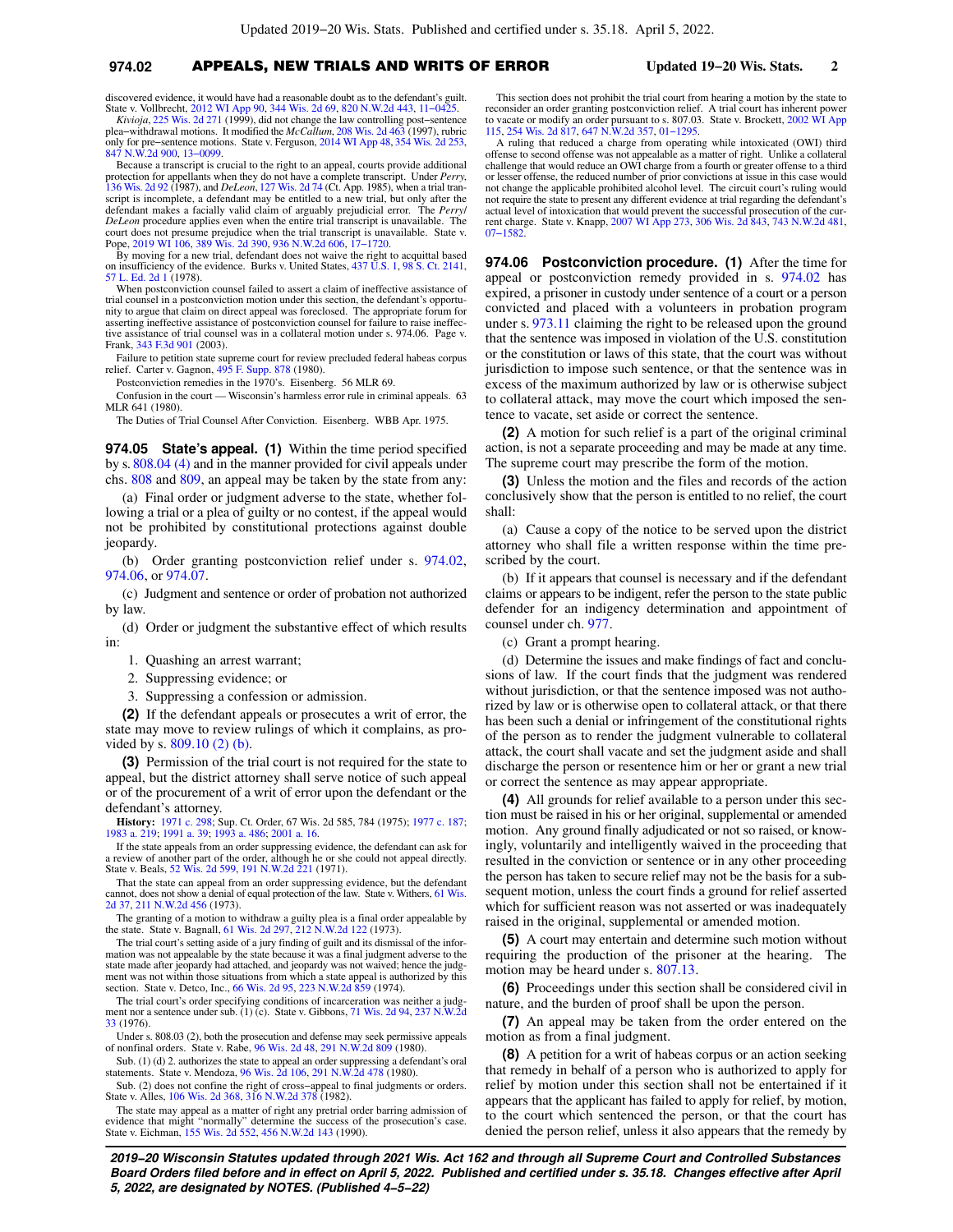motion is inadequate or ineffective to test the legality of his or her detention.

**History:** [1971 c. 40](https://docs-preview.legis.wisconsin.gov/document/acts/1971/40) s. [93](https://docs-preview.legis.wisconsin.gov/document/acts/1971/40,%20s.%2093); [1977 c. 29,](https://docs-preview.legis.wisconsin.gov/document/acts/1977/29) [187,](https://docs-preview.legis.wisconsin.gov/document/acts/1977/187) [418;](https://docs-preview.legis.wisconsin.gov/document/acts/1977/418) [1981 c. 289;](https://docs-preview.legis.wisconsin.gov/document/acts/1981/289) Sup. Ct. Order, 141 Wis. 2d xiii (1987); [1991 a. 253](https://docs-preview.legis.wisconsin.gov/document/acts/1991/253). **Judicial Council Note, 1981:** Sub. (8) has been amended to reflect the fact that

habeas corpus relief is now available in an ordinary action in circuit court. See s. 781.01, stats., and the note thereto and s. 809.51, stats. [Bill 613−A]

**Judicial Council Note, 1988:** Sub. (5) is amended to allow postconviction motions under this section to be heard by telephone conference. [Re Order effective Jan. 1, 1988]

Discussing plea bargaining as a basis for withdrawal of a guilty plea and a new trial. State v. Wolfe, [46 Wis. 2d 478](https://docs-preview.legis.wisconsin.gov/document/courts/46%20Wis.%202d%20478), [175 N.W.2d 216](https://docs-preview.legis.wisconsin.gov/document/courts/175%20N.W.2d%20216) (1970).

When the defendant makes a pro se motion within the time limited but counsel is not appointed until later, the court should hear the motion. A guilty plea can be with-drawn as a matter of right if it is established that: 1) there was a violation of a relevant constitutional right; 2) the violation caused the defendant to plead guilty; and 3) at the time of the guilty plea the defendant was unaware of potential constitutional challenges to the prosecution's case because of that violation. State v. Carlson, [48 Wis.](https://docs-preview.legis.wisconsin.gov/document/courts/48%20Wis.%202d%20222) [2d 222](https://docs-preview.legis.wisconsin.gov/document/courts/48%20Wis.%202d%20222), [179 N.W.2d 851](https://docs-preview.legis.wisconsin.gov/document/courts/179%20N.W.2d%20851) (1970).

A defendant's contention that he concluded he was going to be sentenced under the Youth Service Act for no more than two years, whereas a 20–year sentence was<br>imposed, constituted no grounds for withdrawal of the guilty plea when trial defense<br>counsel asserted at the postconviction hearing that such a s objective but that no agreement had been made with the district attorney that it could be achieved nor representation made to his client that the lesser sentence would be imposed. State v. Froelich, [49 Wis. 2d 551](https://docs-preview.legis.wisconsin.gov/document/courts/49%20Wis.%202d%20551), [182 N.W.2d 267](https://docs-preview.legis.wisconsin.gov/document/courts/182%20N.W.2d%20267) (1971).

The sentencing judge is not disqualified from conducting a hearing on a postcon-viction motion to withdraw a guilty plea unless the judge has interjected himself or herself into the plea bargaining to the extent that he or she may become a material witness or may otherwise be disqualified. Rahhal v. State, [52 Wis. 2d 144](https://docs-preview.legis.wisconsin.gov/document/courts/52%20Wis.%202d%20144), [187](https://docs-preview.legis.wisconsin.gov/document/courts/187%20N.W.2d%20800) [N.W.2d 800](https://docs-preview.legis.wisconsin.gov/document/courts/187%20N.W.2d%20800) (1971).

The defendant could not withdraw his guilty plea after entering a plea bargain for a recommendation of a one−year sentence by the prosecutor when the presentence report recommended two years and the defendant did not object. Farrar v. State, [52](https://docs-preview.legis.wisconsin.gov/document/courts/52%20Wis.%202d%20651) [Wis. 2d 651,](https://docs-preview.legis.wisconsin.gov/document/courts/52%20Wis.%202d%20651) [191 N.W.2d 214](https://docs-preview.legis.wisconsin.gov/document/courts/191%20N.W.2d%20214) (1971).

Postconviction procedure cannot be used as a substitute for appeal. Trial errors such as insufficiency of evidence and instructions and errors in the admission of evidence cannot be raised. State v. Langston, [53 Wis. 2d 228,](https://docs-preview.legis.wisconsin.gov/document/courts/53%20Wis.%202d%20228) [191 N.W.2d 713](https://docs-preview.legis.wisconsin.gov/document/courts/191%20N.W.2d%20713) (1971).

A motion under this section is not a substitute for a motion for a new trial. The motion is limited in scope to matters of jurisdiction or of constitutional dimensions and must not be used to raise issues disposed of by a previous appeal. Peterson v. State, [54 Wis. 2d 370,](https://docs-preview.legis.wisconsin.gov/document/courts/54%20Wis.%202d%20370) [195 N.W.2d 837](https://docs-preview.legis.wisconsin.gov/document/courts/195%20N.W.2d%20837) (1972).

No hearing need be granted when the record refutes a defendant's claims and they can be found to have no merit. Nelson v. State, [54 Wis. 2d 489](https://docs-preview.legis.wisconsin.gov/document/courts/54%20Wis.%202d%20489), [195 N.W.2d 629](https://docs-preview.legis.wisconsin.gov/document/courts/195%20N.W.2d%20629) (1972).

This section is not a remedy for an ordinary rehearing or reconsideration of sentencing on its merits. Only constitutional and jurisdictional questions may be raised. This section may be used to review sentences and convictions regardless of the date of prosecution. State ex rel. Warren v. County Court, [54 Wis. 2d 613](https://docs-preview.legis.wisconsin.gov/document/courts/54%20Wis.%202d%20613), [197 N.W.2d](https://docs-preview.legis.wisconsin.gov/document/courts/197%20N.W.2d%201) [1](https://docs-preview.legis.wisconsin.gov/document/courts/197%20N.W.2d%201) (1972).

A petition under this section is limited to jurisdictional and constitutional issues. It is not a substitute for a motion for a new trial. Vara v. State, [56 Wis. 2d 390](https://docs-preview.legis.wisconsin.gov/document/courts/56%20Wis.%202d%20390), [202](https://docs-preview.legis.wisconsin.gov/document/courts/202%20N.W.2d%2010) [N.W.2d 10](https://docs-preview.legis.wisconsin.gov/document/courts/202%20N.W.2d%2010) (1972).

A question of sufficiency of the evidence cannot be reached by a motion under this section. The complete failure to produce any evidence could be reached, because conviction without evidence of guilt would be a denial of due process. Weber v. State, [59 Wis. 2d 371](https://docs-preview.legis.wisconsin.gov/document/courts/59%20Wis.%202d%20371), [208 N.W.2d 396](https://docs-preview.legis.wisconsin.gov/document/courts/208%20N.W.2d%20396) (1973).

A motion for postconviction relief may be denied without a hearing if the defendant fails to allege sufficient facts to raise a question of fact or presents only conclusory allegations, or the record conclusively demonstrates that he or she is not entitled to relief. If multiple grounds for relief are claimed, particularized rulings as to each are to be made in denying the motion without an evidentiary hearing. Smith v. State, [60](https://docs-preview.legis.wisconsin.gov/document/courts/60%20Wis.%202d%20373) [Wis. 2d 373,](https://docs-preview.legis.wisconsin.gov/document/courts/60%20Wis.%202d%20373) [210 N.W.2d 678](https://docs-preview.legis.wisconsin.gov/document/courts/210%20N.W.2d%20678) (1973).

In view of s. 971.31 (2), objection to an arrest, insufficiency of the complaint, or the use of illegal means to obtain evidence may not be raised for the first time under this section. State v. Kuecey, [60 Wis. 2d 677](https://docs-preview.legis.wisconsin.gov/document/courts/60%20Wis.%202d%20677), [211 N.W.2d 453](https://docs-preview.legis.wisconsin.gov/document/courts/211%20N.W.2d%20453) (1973).

When a defendant, ordered to be present at a hearing under this section, escapes from prison, the court may summarily dismiss the petition. State v. John, [60 Wis. 2d](https://docs-preview.legis.wisconsin.gov/document/courts/60%20Wis.%202d%20730) [730](https://docs-preview.legis.wisconsin.gov/document/courts/60%20Wis.%202d%20730), [211 N.W.2d 463](https://docs-preview.legis.wisconsin.gov/document/courts/211%20N.W.2d%20463) (1973).

The supreme court does not encourage the assignment of members of the prosecutor's staff to review petitions for postconviction relief. Holmes v. State, [63 Wis. 2d](https://docs-preview.legis.wisconsin.gov/document/courts/63%20Wis.%202d%20389) [389](https://docs-preview.legis.wisconsin.gov/document/courts/63%20Wis.%202d%20389), [217 N.W.2d 657](https://docs-preview.legis.wisconsin.gov/document/courts/217%20N.W.2d%20657) (1974).

Facts must be alleged in the petition and the petitioner cannot stand on conclusory allegations, hoping to supplement them at a hearing. Levesque v. State, [63 Wis. 2d](https://docs-preview.legis.wisconsin.gov/document/courts/63%20Wis.%202d%20412) [412](https://docs-preview.legis.wisconsin.gov/document/courts/63%20Wis.%202d%20412), [217 N.W.2d 317](https://docs-preview.legis.wisconsin.gov/document/courts/217%20N.W.2d%20317) (1974).

The failure to establish a factual basis for a guilty plea is of constitutional dimensions and is the type of error that can be reached by a motion under this section. Loop v. State, [65 Wis. 2d 499](https://docs-preview.legis.wisconsin.gov/document/courts/65%20Wis.%202d%20499), [222 N.W.2d 694](https://docs-preview.legis.wisconsin.gov/document/courts/222%20N.W.2d%20694) (1974).

The necessity or desirability of the presence of the defendant at a hearing on postconviction motions is a matter of discretion for the trial court and depends upon the existence of substantial issues of fact. There was no abuse of discretion in the denial of defendant's motion to be present at the hearing on his motions under this section when only issues of law were raised and defense counsel had other opportunities to consult with the defendant. Sanders v. State, [69 Wis. 2d 242,](https://docs-preview.legis.wisconsin.gov/document/courts/69%20Wis.%202d%20242) [230 N.W.2d 845](https://docs-preview.legis.wisconsin.gov/document/courts/230%20N.W.2d%20845) (1975).

Although the defendant's allegation had no support in the record of the original proceedings, a silent record did not conclusively show that the defendant was entitled to no relief. When the defendant refuted his earlier statement that no promises were made to induce his confession other than that he would not have to go to jail that day and alleged a promise of probation, an issue of fact was presented requiring an evidentiary hearing. Zuehl v. State, [69 Wis. 2d 355](https://docs-preview.legis.wisconsin.gov/document/courts/69%20Wis.%202d%20355), [230 N.W.2d 673](https://docs-preview.legis.wisconsin.gov/document/courts/230%20N.W.2d%20673) (1975).

Procedures made applicable by the postconviction relief statute shall be the exclu-sive procedure utilized to seek correction of an allegedly unlawful sentence. Span-<br>nuth v. State, [70 Wis. 2d 362,](https://docs-preview.legis.wisconsin.gov/document/courts/70%20Wis.%202d%20362) [234 N.W.2d 79](https://docs-preview.legis.wisconsin.gov/document/courts/234%20N.W.2d%2079) (1975).

State courts do not have subject−matter jurisdiction over postconviction motions of federal prisoners not in custody under the sentence of a state court. State v. Theoha-ropoulos, [72 Wis. 2d 327,](https://docs-preview.legis.wisconsin.gov/document/courts/72%20Wis.%202d%20327) [240 N.W.2d 635](https://docs-preview.legis.wisconsin.gov/document/courts/240%20N.W.2d%20635) (1976).

An issue considered on direct review cannot be reconsidered on a motion under this section. Beamon v. State, [93 Wis. 2d 215,](https://docs-preview.legis.wisconsin.gov/document/courts/93%20Wis.%202d%20215) [286 N.W.2d 592](https://docs-preview.legis.wisconsin.gov/document/courts/286%20N.W.2d%20592) (1980).

This section does not supplant the writ of error coram nobis. Jessen v. State, [95](https://docs-preview.legis.wisconsin.gov/document/courts/95%20Wis.%202d%20207) [Wis. 2d 207,](https://docs-preview.legis.wisconsin.gov/document/courts/95%20Wis.%202d%20207) [290 N.W.2d 685](https://docs-preview.legis.wisconsin.gov/document/courts/290%20N.W.2d%20685) (1980).

A court had no jurisdiction under this section to hear a challenge of the computation of prisoner's good time. Habeas corpus is the proper avenue of relief. State v. Johnson, [101 Wis. 2d 698](https://docs-preview.legis.wisconsin.gov/document/courts/101%20Wis.%202d%20698), [305 N.W.2d 188](https://docs-preview.legis.wisconsin.gov/document/courts/305%20N.W.2d%20188) (Ct. App. 1981).

The power of a circuit court to stay the execution of a sentence for legal cause does not include the power to stay the sentence while a collateral attack is being made on the conviction by a habeas corpus proceeding in federal court. State v. Shumate, [107](https://docs-preview.legis.wisconsin.gov/document/courts/107%20Wis.%202d%20460) [Wis. 2d 460,](https://docs-preview.legis.wisconsin.gov/document/courts/107%20Wis.%202d%20460) [319 N.W.2d 834](https://docs-preview.legis.wisconsin.gov/document/courts/319%20N.W.2d%20834) (1982).

The burden of proof under sub. (6) is clear and convincing evidence. State v. Wal-berg, [109 Wis. 2d 96](https://docs-preview.legis.wisconsin.gov/document/courts/109%20Wis.%202d%2096), [325 N.W.2d 687](https://docs-preview.legis.wisconsin.gov/document/courts/325%20N.W.2d%20687) (1982).

A defendant's uncorroborated allegations will not support a claim of ineffective representation when counsel is unavailable to rebut the claim of ineffectiveness.<br>State v. Lukasik, [115 Wis. 2d 134](https://docs-preview.legis.wisconsin.gov/document/courts/115%20Wis.%202d%20134), [340 N.W.2d 62](https://docs-preview.legis.wisconsin.gov/document/courts/340%20N.W.2d%2062) (Ct. App. 1983).

Formal violation of s. 971.08 may not be remedied under this section. Motions under this section are limited to jurisdictional and constitutional matters. State v. Carter, [131 Wis. 2d 69](https://docs-preview.legis.wisconsin.gov/document/courts/131%20Wis.%202d%2069), [389 N.W.2d 1](https://docs-preview.legis.wisconsin.gov/document/courts/389%20N.W.2d%201) (1986).

While a trial court's failure to submit a lesser−included offense instruction to jury would probably result in reversal upon timely direct appeal, the error is not of constitutional proportion entitling a defendant to pursue relief under this section. State v.<br>Nicholson, [148 Wis. 2d 353](https://docs-preview.legis.wisconsin.gov/document/courts/148%20Wis.%202d%20353), [435 N.W.2d 298](https://docs-preview.legis.wisconsin.gov/document/courts/435%20N.W.2d%20298) (Ct.

A defendant challenging a sentence on due process grounds based upon a failure to receive a copy of the presentence investigation report is entitled to a hearing only upon showing that the court had a blanket policy of denial of access and the policy was specifically applied to the defendant, or that before sentencing the defendant personally sought access and was denied it. State v. Flores, [158 Wis. 2d 636](https://docs-preview.legis.wisconsin.gov/document/courts/158%20Wis.%202d%20636), [462 N.W.2d](https://docs-preview.legis.wisconsin.gov/document/courts/462%20N.W.2d%20899) [899](https://docs-preview.legis.wisconsin.gov/document/courts/462%20N.W.2d%20899) (Ct. App. 1990).

A court should permit post sentencing withdrawal of a guilty or no contest plea<br>only to correct a "manifest injustice." State v. Krieger, [163 Wis. 2d 241,](https://docs-preview.legis.wisconsin.gov/document/courts/163%20Wis.%202d%20241) [471 N.W.2d](https://docs-preview.legis.wisconsin.gov/document/courts/471%20N.W.2d%20599)<br>[599](https://docs-preview.legis.wisconsin.gov/document/courts/471%20N.W.2d%20599) (Ct. App. 1991).

A defendant's death did not moot a motion under this section or the appeal of its denial. State v. Witkowski, [163 Wis. 2d 985,](https://docs-preview.legis.wisconsin.gov/document/courts/163%20Wis.%202d%20985) [473 N.W.2d 512](https://docs-preview.legis.wisconsin.gov/document/courts/473%20N.W.2d%20512) (Ct. App. 1991).

If a defendant is represented by the same attorney at trial and after conviction, the attorney's inability to assert his or her own ineffectiveness is a sufficient reason under sub. (4) for not asserting the matter in the original motion under this section. State v. Robinson, [177 Wis. 2d 46,](https://docs-preview.legis.wisconsin.gov/document/courts/177%20Wis.%202d%2046) [501 N.W.2d 831](https://docs-preview.legis.wisconsin.gov/document/courts/501%20N.W.2d%20831) (Ct. App. 1993).

When a defendant must be present for a postconviction evidentiary hearing, the use of a telephone hearing is not authorized. State v. Vennemann, [180 Wis. 2d 81](https://docs-preview.legis.wisconsin.gov/document/courts/180%20Wis.%202d%2081), [508](https://docs-preview.legis.wisconsin.gov/document/courts/508%20N.W.2d%20404) [N.W.2d 404](https://docs-preview.legis.wisconsin.gov/document/courts/508%20N.W.2d%20404) (1993).

A defendant is prohibited from raising a constitutional issue on a motion under this section if the claim could have been raised in a previously filed s. 974.02 motion or a direct appeal. State v. Escalona−Naranjo, [185 Wis. 2d 168,](https://docs-preview.legis.wisconsin.gov/document/courts/185%20Wis.%202d%20168) [517 N.W.2d 157](https://docs-preview.legis.wisconsin.gov/document/courts/517%20N.W.2d%20157) (1994).

Generally new rules of law will not be applied retroactively to cases on collateral review under this section. State v. Horton, [195 Wis. 2d 280](https://docs-preview.legis.wisconsin.gov/document/courts/195%20Wis.%202d%20280), [536 N.W.2d 155](https://docs-preview.legis.wisconsin.gov/document/courts/536%20N.W.2d%20155) (Ct. App. 1995), [93−3380](https://docs-preview.legis.wisconsin.gov/document/wicourtofappeals/93-3380).

A motion may not be filed under this section while an appeal of the same case is pending. When an appeal has not been resolved, the time for appeal under sub. (1) has not expired. State v. Redmond, [203 Wis. 2d 13](https://docs-preview.legis.wisconsin.gov/document/courts/203%20Wis.%202d%2013), [552 N.W.2d 115](https://docs-preview.legis.wisconsin.gov/document/courts/552%20N.W.2d%20115) (Ct. App. 1996), [94−1544.](https://docs-preview.legis.wisconsin.gov/document/wicourtofappeals/94-1544)

The *Escanalona−Naranjo*, [185 Wis. 2d 169](https://docs-preview.legis.wisconsin.gov/document/courts/185%20Wis.%202d%20169) (1994), rule that a prisoner is com-pelled to raise in an original motion all grounds for postconviction relief that could have all been brought at the same time is extended to appeals by certiorari from parole and probation revocation hearings. State ex rel. Macemon v. Christie, [216 Wis. 2d](https://docs-preview.legis.wisconsin.gov/document/courts/216%20Wis.%202d%20337) [337,](https://docs-preview.legis.wisconsin.gov/document/courts/216%20Wis.%202d%20337) [576 N.W.2d 84](https://docs-preview.legis.wisconsin.gov/document/courts/576%20N.W.2d%2084) (Ct. App. 1998), 97–0660.<br>Subject to any other bars, all defendants on probation have standing to pursue post-<br>Subject to

[581](https://docs-preview.legis.wisconsin.gov/document/courts/581%20N.W.2d%20581) (Ct. App. 1998), [97−1814.](https://docs-preview.legis.wisconsin.gov/document/wicourtofappeals/97-1814) Section 973.13 commands that all sentences in excess of that authorized by law be

declared void, including the repeater portion of a sentence. Prior postconviction motions that failed to challenge the validity of the sentence do not bar seeking relief from faulty repeater sentences. State v. Flowers, [221 Wis. 2d 20](https://docs-preview.legis.wisconsin.gov/document/courts/221%20Wis.%202d%2020), [586 N.W.2d 175](https://docs-preview.legis.wisconsin.gov/document/courts/586%20N.W.2d%20175) (Ct. App. 1998), [97−3682](https://docs-preview.legis.wisconsin.gov/document/wicourtofappeals/97-3682).

*Escalona−Naranjo*, [185 Wis. 2d 169](https://docs-preview.legis.wisconsin.gov/document/courts/185%20Wis.%202d%20169) (1994), did not overrule *Robinson*, [177 Wis.](https://docs-preview.legis.wisconsin.gov/document/courts/177%20Wis.%202d%2046) [2d 46](https://docs-preview.legis.wisconsin.gov/document/courts/177%20Wis.%202d%2046) (Ct. App. 1993). State v. Hensley, [221 Wis. 2d 473,](https://docs-preview.legis.wisconsin.gov/document/courts/221%20Wis.%202d%20473) [585 N.W.2d 683](https://docs-preview.legis.wisconsin.gov/document/courts/585%20N.W.2d%20683) (Ct. App. 1998), [97−3052](https://docs-preview.legis.wisconsin.gov/document/wicourtofappeals/97-3052).

A motion to modify a sentence under this section, due to an improperly entered res-titution order, does not allow granting a money judgment against the state for the recovery of improperly collected restitution under the improper sentence. State v.<br>Minniecheske, [223 Wis. 2d 493,](https://docs-preview.legis.wisconsin.gov/document/courts/223%20Wis.%202d%20493) [590 N.W.2d 17](https://docs-preview.legis.wisconsin.gov/document/courts/590%20N.W.2d%2017) (Ct. App. 1

Whether a claim that newly discovered evidence entitles a probation revokee to an evidentiary hearing to determine whether a new probation revocation hearing should be conducted shall be governed by procedures analogous to those in criminal cases. Booker v. Schwarz, [2004 WI App 50,](https://docs-preview.legis.wisconsin.gov/document/courts/2004%20WI%20App%2050) [270 Wis. 2d 745,](https://docs-preview.legis.wisconsin.gov/document/courts/270%20Wis.%202d%20745) [678 N.W.2d 361](https://docs-preview.legis.wisconsin.gov/document/courts/678%20N.W.2d%20361), [03−0217](https://docs-preview.legis.wisconsin.gov/document/wicourtofappeals/03-0217).

Trial courts may correct obvious errors in sentences when it is clear that a good faith mistake was made in an initial sentencing pronouncement, the court promptly recognizes the error, and the court, by reducing an erroneous original sentence on one count and increasing the original sentence on another, seeks to impose a lawfully structured sentence that achieves the overall disposition the court originally intended. State v. Gruetzmacher, [2004 WI 55,](https://docs-preview.legis.wisconsin.gov/document/courts/2004%20WI%2055) [271 Wis. 2d 585](https://docs-preview.legis.wisconsin.gov/document/courts/271%20Wis.%202d%20585), [679 N.W.2d 533,](https://docs-preview.legis.wisconsin.gov/document/courts/679%20N.W.2d%20533) [02−3014](https://docs-preview.legis.wisconsin.gov/document/wisupremecourt/02-3014). A hearing on a postconviction motion is required only when the movant states suf-

ficient material facts that, if true, would entitle the defendant to relief. The mere assertion of a claim of manifest injustice, in this case the ineffective assistance of counsel, does not entitle a defendant to the granting of relief. State v. Allen, [2004 WI](https://docs-preview.legis.wisconsin.gov/document/courts/2004%20WI%20106) [106,](https://docs-preview.legis.wisconsin.gov/document/courts/2004%20WI%20106) [274 Wis. 2d 568](https://docs-preview.legis.wisconsin.gov/document/courts/274%20Wis.%202d%20568), [682 N.W.2d 433,](https://docs-preview.legis.wisconsin.gov/document/courts/682%20N.W.2d%20433) [02−2555.](https://docs-preview.legis.wisconsin.gov/document/wisupremecourt/02-2555)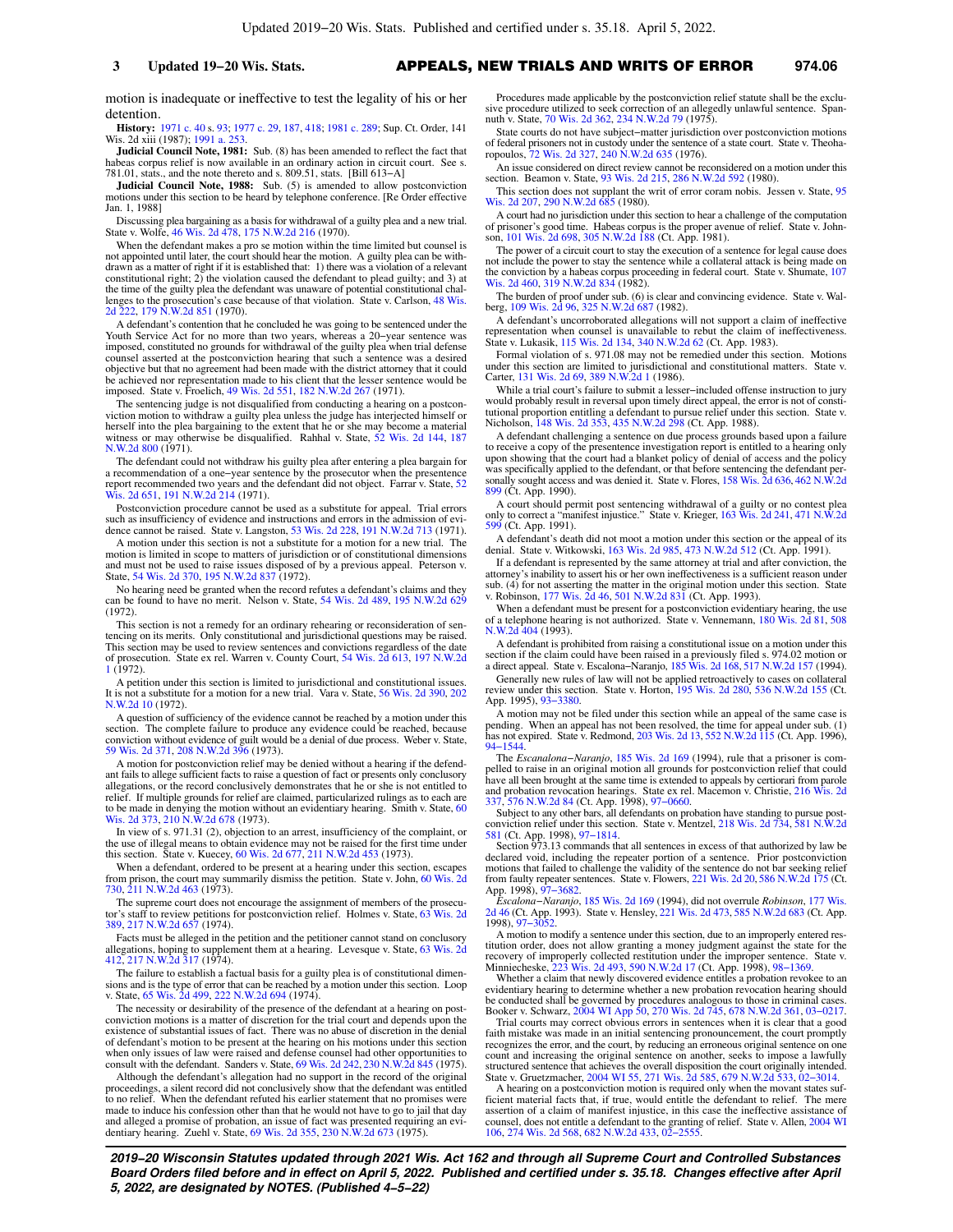#### **974.06** APPEALS, NEW TRIALS AND WRITS OF ERROR **Updated 19−20 Wis. Stats. 4**

When a defendant's postconviction issues have been addressed by the no merit procedure under s. 809.32, the defendant may not thereafter again raise those issues or other issues that could have been raised in a previous postconviction motion under this section, absent the defendant demonstrating a sufficient reason for failing to raise those issues previously. State v. Tillman, [2005 WI App 71](https://docs-preview.legis.wisconsin.gov/document/courts/2005%20WI%20App%2071), [281 Wis. 2d 157,](https://docs-preview.legis.wisconsin.gov/document/courts/281%20Wis.%202d%20157) [696](https://docs-preview.legis.wisconsin.gov/document/courts/696%20N.W.2d%20574) [N.W.2d 574,](https://docs-preview.legis.wisconsin.gov/document/courts/696%20N.W.2d%20574) [04−0966.](https://docs-preview.legis.wisconsin.gov/document/wicourtofappeals/04-0966)

This section and *Escalona−Naranjo*, [185 Wis. 2d 169](https://docs-preview.legis.wisconsin.gov/document/courts/185%20Wis.%202d%20169) (1994), preclude a defendant from pursuing claims in a subsequent appeal that could have been raised in his or her direct appeal, unless the defendant provides sufficient reason for failure to raise the claims in the first instance. That the appeal was dismissed pursuant to s. 809.83 (2) does not change the result. State v. Thames, [2005 WI App 101,](https://docs-preview.legis.wisconsin.gov/document/courts/2005%20WI%20App%20101) [281 Wis. 2d 772](https://docs-preview.legis.wisconsin.gov/document/courts/281%20Wis.%202d%20772), [700](https://docs-preview.legis.wisconsin.gov/document/courts/700%20N.W.2d%20285) [N.W.2d 285,](https://docs-preview.legis.wisconsin.gov/document/courts/700%20N.W.2d%20285) [04−1257.](https://docs-preview.legis.wisconsin.gov/document/wicourtofappeals/04-1257)

A sufficiency of the evidence challenge may be raised directly in a motion under this section because such a claim is a matter of constitutional dimension. State v. Miller, [2009 WI App 111,](https://docs-preview.legis.wisconsin.gov/document/courts/2009%20WI%20App%20111) [320 Wis. 2d 724](https://docs-preview.legis.wisconsin.gov/document/courts/320%20Wis.%202d%20724), [772 N.W.2d 188,](https://docs-preview.legis.wisconsin.gov/document/courts/772%20N.W.2d%20188) [07−1052](https://docs-preview.legis.wisconsin.gov/document/wicourtofappeals/07-1052).

A defendant is not required to file a response to the no−merit report under s. 809.32, but the fact that a defendant does not file a response to a no−merit report is not, by itself, a sufficient reason to permit the defendant to raise new claims under this section. Defendants must show a sufficient reason for failing to raise an issue in a response to a no−merit report because the court will have performed an examination of the record and determined any issues noted or any issues that are apparent to be without arguable merit. State v. Allen, [2010 WI 89](https://docs-preview.legis.wisconsin.gov/document/courts/2010%20WI%2089), [328 Wis. 2d 1,](https://docs-preview.legis.wisconsin.gov/document/courts/328%20Wis.%202d%201) [786 N.W.2d 124](https://docs-preview.legis.wisconsin.gov/document/courts/786%20N.W.2d%20124), [07−0795](https://docs-preview.legis.wisconsin.gov/document/wisupremecourt/07-0795).

A defendant gets review of issues not raised only if the court of appeals follows the no−merit protocol. If the no−merit procedure was followed, then it is irrelevant whether the defendant raised his or her claims. He or she got review of those claims from the court of appeals, and he is barred from raising them again. If it was not followed, it is similarly irrelevant whether the claims were raised. The failure to raise them may or may not have contributed to the court of appeals' failure to identify issues of arguable merit, but the court of appeals and appellate counsel should have found them and the defendant may not be barred from bringing an motion under this section if the no−merit procedure was not followed. State v. Allen, [2010 WI 89](https://docs-preview.legis.wisconsin.gov/document/courts/2010%20WI%2089), [328](https://docs-preview.legis.wisconsin.gov/document/courts/328%20Wis.%202d%201)<br>[Wis. 2d 1,](https://docs-preview.legis.wisconsin.gov/document/courts/328%20Wis.%202d%201) [786 N.W.2d 124](https://docs-preview.legis.wisconsin.gov/document/courts/786%20N.W.2d%20124), 07–0795.

If the court of appeals fails to discuss an issue of actual or arguable merit, the defendant has the opportunity to file: 1) a motion for reconsideration of the decision under s. 809.32 (1); 2) a petition for review with the supreme court; or 3) an immediate motion under this section, identifying any issue of arguable merit that was overlooked and, in the latter instance, explaining why nothing was said in a response to the no− merit report. Delay in these circumstances can seldom be justified. Failure of a defendant to respond to both a no−merit report and the decision on the no−merit report firms up the case for forfeiture of any issue that could have been raised. State v. Allen, [2010 WI 89](https://docs-preview.legis.wisconsin.gov/document/courts/2010%20WI%2089), [328 Wis. 2d 1,](https://docs-preview.legis.wisconsin.gov/document/courts/328%20Wis.%202d%201) [786 N.W.2d 124](https://docs-preview.legis.wisconsin.gov/document/courts/786%20N.W.2d%20124), [07−0795.](https://docs-preview.legis.wisconsin.gov/document/wisupremecourt/07-0795)

While a postconviction motion under this section is not subject to the time limits set forth in s. 809.30 or 973.19, a motion under this section is limited to constitutional and jurisdictional challenges. It cannot be used to challenge a sentence based on an erroneous exercise of discretion when a sentence is within the statutory maximum or otherwise within the statutory power of the court. State v. Nickel, [2010 WI App 161](https://docs-preview.legis.wisconsin.gov/document/courts/2010%20WI%20App%20161), [330 Wis. 2d 750,](https://docs-preview.legis.wisconsin.gov/document/courts/330%20Wis.%202d%20750) [794 N.W.2d 765,](https://docs-preview.legis.wisconsin.gov/document/courts/794%20N.W.2d%20765) [09−1399.](https://docs-preview.legis.wisconsin.gov/document/wicourtofappeals/09-1399)

There is no exception for postconviction discovery motions to the *Escalona− Naranjo*, [185 Wis. 2d 169](https://docs-preview.legis.wisconsin.gov/document/courts/185%20Wis.%202d%20169) (1994), rule requiring criminal defendants to consolidate their postconviction claims into a single appeal absent a sufficient reason. State v. Kletzien, [2011 WI App 22](https://docs-preview.legis.wisconsin.gov/document/courts/2011%20WI%20App%2022), [331 Wis. 2d 640,](https://docs-preview.legis.wisconsin.gov/document/courts/331%20Wis.%202d%20640) [794 N.W.2d 920](https://docs-preview.legis.wisconsin.gov/document/courts/794%20N.W.2d%20920), [10−0296](https://docs-preview.legis.wisconsin.gov/document/wicourtofappeals/10-0296).

Sentence modification and postconviction relief under this section are separate proceedings such that filing one does not result in a waiver of the other. State v. Mel-ton, [2013 WI 65,](https://docs-preview.legis.wisconsin.gov/document/courts/2013%20WI%2065) [349 Wis. 2d 48,](https://docs-preview.legis.wisconsin.gov/document/courts/349%20Wis.%202d%2048) [834 N.W.2d 345](https://docs-preview.legis.wisconsin.gov/document/courts/834%20N.W.2d%20345), [11−1770](https://docs-preview.legis.wisconsin.gov/document/wisupremecourt/11-1770).

A claim for ineffective assistance of postconviction counsel must be filed with the circuit court, either as a motion under this section or as a petition for a writ of habeas corpus. A defendant arguing ineffective assistance of appellate counsel, conversely, may not seek relief under this section and must instead petition the court of appeals for a writ of habeas corpus. State v. Starks, [2013 WI 69,](https://docs-preview.legis.wisconsin.gov/document/courts/2013%20WI%2069) [349 Wis. 2d 274,](https://docs-preview.legis.wisconsin.gov/document/courts/349%20Wis.%202d%20274) [833 N.W.2d](https://docs-preview.legis.wisconsin.gov/document/courts/833%20N.W.2d%20146) [146](https://docs-preview.legis.wisconsin.gov/document/courts/833%20N.W.2d%20146), [10−0425](https://docs-preview.legis.wisconsin.gov/document/wisupremecourt/10-0425).

A defendant who alleges in a motion under this section that his or her postconviction counsel was ineffective for failing to bring certain viable claims must demon-strate that the claims he or she wishes to bring are clearly stronger than the claims postconviction counsel actually brought. However, in evaluating the comparative<br>strength of the claims, reviewing courts should consider any objectives or preferences<br>that the defendant conveyed to his attorney. A claim's a defendant directed his attorney to pursue it. State v. Romero−Georgana, [2014 WI](https://docs-preview.legis.wisconsin.gov/document/courts/2014%20WI%2083) [83,](https://docs-preview.legis.wisconsin.gov/document/courts/2014%20WI%2083) [360 Wis. 2d 522](https://docs-preview.legis.wisconsin.gov/document/courts/360%20Wis.%202d%20522), [849 N.W.2d 668](https://docs-preview.legis.wisconsin.gov/document/courts/849%20N.W.2d%20668), [12−0055](https://docs-preview.legis.wisconsin.gov/document/wisupremecourt/12-0055).

Newly discovered evidence that is cumulative does not support a motion for a new trial. When the credibility of a prosecution witness is tested at trial, evidence that again attacks the credibility of that witness is cumulative. In this case, the defendant had newly discovered evidence represented by the affidavits of three men who alleged that two witnesses lied when they testified during trial that the defendant was involved in the crimes for which he was convicted. The affidavits were merely cumulative evidence because they were additional evidence of the same general character as was subject to proof at trial, in other words, that the witnesses lied to achieve favor-able plea bargains for themselves. State v. McAlister, [2018 WI 34,](https://docs-preview.legis.wisconsin.gov/document/courts/2018%20WI%2034) [380 Wis. 2d 684](https://docs-preview.legis.wisconsin.gov/document/courts/380%20Wis.%202d%20684), [911 N.W.2d 77](https://docs-preview.legis.wisconsin.gov/document/courts/911%20N.W.2d%2077), [14−2561](https://docs-preview.legis.wisconsin.gov/document/wisupremecourt/14-2561).

In this case, the affidavits attested to years after the trial that were offered as newly discovered evidence averred that two trial witnesses admitted to the affiants prior to trial that the witnesses intended to falsely accuse the defendant of involvement in crimes in order to reduce their own punishment. That evidence differed from classic recantation testimony in the temporal sense and also because there was no formal or public renunciation of the witnesses' testimony. However, the affidavits bore a similarity to recantation evidence in that they used what was claimed to be the witnesses' own words to allege the witnesses lied at trial. Under *McCallum*, [208 Wis. 2d 463](https://docs-preview.legis.wisconsin.gov/document/courts/208%20Wis.%202d%20463) (1997), when recantation testimony is presented as newly discovered evidence, the recantation must be corroborated by other newly discovered evidence. No less was required for the affidavits presented in this case. State v. McAlister, [2018 WI 34](https://docs-preview.legis.wisconsin.gov/document/courts/2018%20WI%2034), [380](https://docs-preview.legis.wisconsin.gov/document/courts/380%20Wis.%202d%20684)

[Wis. 2d 684,](https://docs-preview.legis.wisconsin.gov/document/courts/380%20Wis.%202d%20684) [911 N.W.2d 77](https://docs-preview.legis.wisconsin.gov/document/courts/911%20N.W.2d%2077), 14–2561.<br>The relief of vacating and setting a judgment aside under sub. (3) (d) is designed<br>to address defects with respect to a conviction or sentence, not to provide a second chance or a fresh start as is intended by s. 973.015, the expunction statute. Vacatur invalidates the conviction itself, whereas expunction merely deletes the evidence of the underlying conviction from court records. Expunction does not invalidate a conviction. State v. Braunschweig, [2018 WI 113](https://docs-preview.legis.wisconsin.gov/document/courts/2018%20WI%20113), [384 Wis. 2d 742](https://docs-preview.legis.wisconsin.gov/document/courts/384%20Wis.%202d%20742), [921 N.W.2d 199](https://docs-preview.legis.wisconsin.gov/document/courts/921%20N.W.2d%20199), [17−1261.](https://docs-preview.legis.wisconsin.gov/document/wisupremecourt/17-1261)

The *Knight*, [168 Wis. 2d 509](https://docs-preview.legis.wisconsin.gov/document/courts/168%20Wis.%202d%20509) (1992)/*Rothering*, [205 Wis. 2d 675](https://docs-preview.legis.wisconsin.gov/document/courts/205%20Wis.%202d%20675) (Ct. App. 1996), framework remains the correct methodology for determining the appropriate forum for a criminal defendant to file a claim relating to the alleged ineffectiveness of coun-sel after conviction. Both *Knight* and *Rothering* premise their decisions on the forum in which the alleged ineffectiveness took place. Applying this framework, the circuit court is the appropriate forum for a claim that postconviction counsel is ineffective for failing to assert an ineffective trial counsel claim. State ex rel. Warren v. Meisner, [2020 WI 55](https://docs-preview.legis.wisconsin.gov/document/courts/2020%20WI%2055), [392 Wis. 2d 1](https://docs-preview.legis.wisconsin.gov/document/courts/392%20Wis.%202d%201), [944 N.W.2d 588,](https://docs-preview.legis.wisconsin.gov/document/courts/944%20N.W.2d%20588) [19−0567.](https://docs-preview.legis.wisconsin.gov/document/wicourtofappeals/19-0567)

Because an individual has no underlying constitutional right to appointed counsel in state collateral postconviction proceedings, an individual may not insist upon<br>implementation of Anders, [386 U.S. 738](https://docs-preview.legis.wisconsin.gov/document/courts/386%20U.S.%20738) (1967), procedures. Pennsylvania v. Finley,<br>[481 U.S. 551](https://docs-preview.legis.wisconsin.gov/document/courts/481%20U.S.%20551), [107 S. Ct. 1990](https://docs-preview.legis.wisconsin.gov/document/courts/107%20S.%20Ct.%201990), [95 L. Ed. 2d 539](https://docs-preview.legis.wisconsin.gov/document/courts/95%20L.%20Ed.%202d%20539) (1987).

When postconviction counsel failed to assert a claim of ineffective assistance of trial counsel in a postconviction motion under s. 974.02, the defendant's opportunity to argue that claim on direct appeal was foreclosed. The appropriate forum for asserting ineffective assistance of postconviction counsel for failure to raise ineffective assistance of trial counsel was in a collateral motion under this section. Page v. Frank, [343 F.3d 901](https://docs-preview.legis.wisconsin.gov/document/courts/343%20F.3d%20901) (2003).

This section does not constitute direct review for purposes of calculating the date<br>in which a judgment became final by the conclusion of direct review or the expiration<br>of the time for seeking such review under 28 USC 22 in fact, a statute addressing collateral relief. Graham v. Borgen,  $483$  F.3d 475 (2007).

Motions under this section challenging the effectiveness of appellate counsel should be filed directly in the court of appeals. But motions under this section challenging the effectiveness of appellate counsel on the grounds that appellate counsel should have challenged trial counsel's effectiveness should be filed in the trial court. Morales v. Lundquist, [580 F.3d 653](https://docs-preview.legis.wisconsin.gov/document/courts/580%20F.3d%20653) (2009).

Postconviction remedies in the 1970's. Eisenberg. 56 MLR 69.

Wisconsin postconviction remedies. 1970 WLR 1145.

Postconviction procedure; custody requirements. 1971 WLR 636.

*State v. Escalona−Naranjo*: A Limitation on Criminal Appeals in Wisconsin? Hunt. 1997 WLR 207.

The Duties of Trial Counsel After Conviction. Eisenberg. WBB Apr. 1975. New Laws Reflect the Power and Potential of DNA. Findley. Wis. Law. May 2002.

#### **974.07 Motion for postconviction deoxyribonucleic acid testing of certain evidence. (1)** In this section:

(a) "Government agency" means any department, agency, or court of the federal government, of this state, or of a city, village, town, or county in this state.

(b) "Movant" means a person who makes a motion under sub.  $(2)$ 

**(2)** At any time after being convicted of a crime, adjudicated delinquent, or found not guilty by reason of mental disease or defect, a person may make a motion in the court in which he or she was convicted, adjudicated delinquent, or found not guilty by reason of mental disease or defect for an order requiring forensic deoxyribonucleic acid testing of evidence to which all of the following apply:

(a) The evidence is relevant to the investigation or prosecution that resulted in the conviction, adjudication, or finding of not guilty by reason of mental disease or defect.

(b) The evidence is in the actual or constructive possession of a government agency.

(c) The evidence has not previously been subjected to forensic deoxyribonucleic acid testing or, if the evidence has previously been tested, it may now be subjected to another test using a scientific technique that was not available or was not utilized at the time of the previous testing and that provides a reasonable likelihood of more accurate and probative results.

**(3)** A movant or, if applicable, his or her attorney shall serve a copy of the motion made under sub. [\(2\)](https://docs-preview.legis.wisconsin.gov/document/statutes/974.07(2)) on the district attorney's office that prosecuted the case that resulted in the conviction, adjudication, or finding of not guilty by reason of mental disease or defect. The court in which the motion is made shall also notify the appropriate district attorney's office that a motion has been made under sub. [\(2\)](https://docs-preview.legis.wisconsin.gov/document/statutes/974.07(2)) and shall give the district attorney an opportunity to respond to the motion. Failure by a movant to serve a copy of the motion on the appropriate district attorney's office does not deprive the court of jurisdiction and is not grounds for dismissal of the motion.

**(4)** (a) The clerk of the circuit court in which a motion under sub. [\(2\)](https://docs-preview.legis.wisconsin.gov/document/statutes/974.07(2)) is made shall send a copy of the motion and, if a hearing on the motion is scheduled, a notice of the hearing to the victim of the crime or delinquent act committed by the movant, if the clerk is able to determine an address for the victim. The clerk of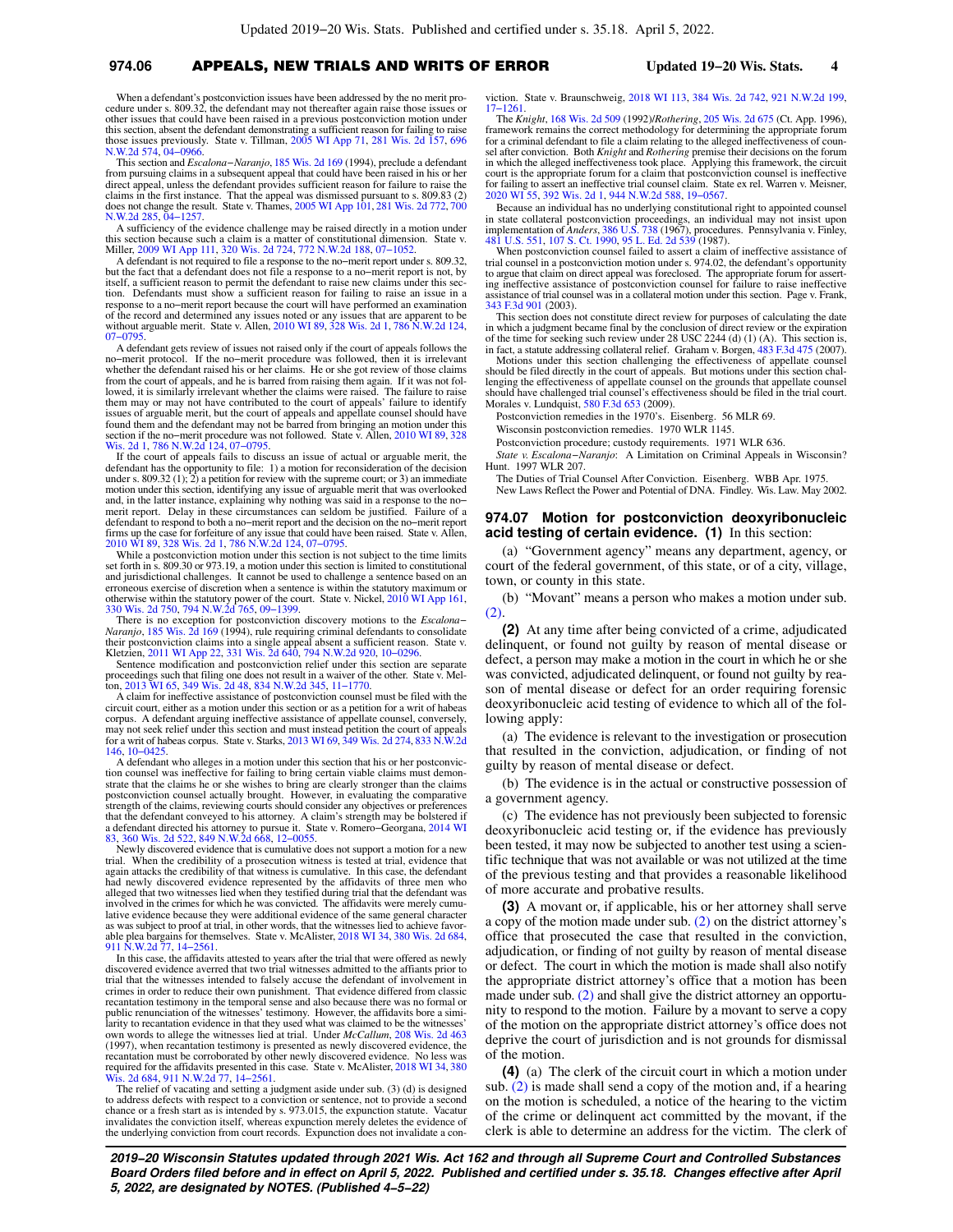the circuit court shall make a reasonable attempt to send the copy of the motion to the address of the victim within 7 days of the date on which the motion is filed and shall make a reasonable attempt to send a notice of hearing, if a hearing is scheduled, to the address of the victim, postmarked at least 10 days before the date of the hearing.

(b) Notwithstanding the limitation on the disclosure of mailing addresses from completed information cards submitted by victims under ss. [51.37 \(10\) \(dx\),](https://docs-preview.legis.wisconsin.gov/document/statutes/51.37(10)(dx)) [301.046 \(4\) \(d\),](https://docs-preview.legis.wisconsin.gov/document/statutes/301.046(4)(d)) [301.048 \(4m\) \(d\),](https://docs-preview.legis.wisconsin.gov/document/statutes/301.048(4m)(d)) [301.38 \(4\),](https://docs-preview.legis.wisconsin.gov/document/statutes/301.38(4)) [302.105 \(4\)](https://docs-preview.legis.wisconsin.gov/document/statutes/302.105(4)), [304.06 \(1\) \(f\),](https://docs-preview.legis.wisconsin.gov/document/statutes/304.06(1)(f)) [304.063 \(4\),](https://docs-preview.legis.wisconsin.gov/document/statutes/304.063(4)) [938.51 \(2\),](https://docs-preview.legis.wisconsin.gov/document/statutes/938.51(2))  $971.17$  (6m) (d), and  $980.11$  (4), the department of corrections, the parole commission, and the department of health services shall, upon request, assist clerks of court in obtaining information regarding the mailing address of victims for the purpose of sending copies of motions and notices of hearings under par. [\(a\).](https://docs-preview.legis.wisconsin.gov/document/statutes/974.07(4)(a))

**(5)** Upon receiving under sub. [\(3\)](https://docs-preview.legis.wisconsin.gov/document/statutes/974.07(3)) a copy of a motion made under sub. [\(2\)](https://docs-preview.legis.wisconsin.gov/document/statutes/974.07(2)) or notice from a court that a motion has been made, whichever occurs first, the district attorney shall take all actions necessary to ensure that all biological material that was collected in connection with the investigation or prosecution of the case and that remains in the actual or constructive custody of a government agency is preserved pending completion of the proceedings under this section.

**(6)** (a) Upon demand the district attorney shall disclose to the movant or his or her attorney whether biological material has been tested and shall make available to the movant or his or her attorney the following material:

1. Findings based on testing of biological materials.

2. Physical evidence that is in the actual or constructive possession of a government agency and that contains biological material or on which there is biological material.

(b) Upon demand the movant or his or her attorney shall disclose to the district attorney whether biological material has been tested and shall make available to the district attorney the following material:

1. Findings based on testing of biological materials.

2. The movant's biological specimen.

(c) Upon motion of the district attorney or the movant, the court may impose reasonable conditions on availability of mate-rial requested under pars. [\(a\) 2.](https://docs-preview.legis.wisconsin.gov/document/statutes/974.07(6)(a)2.) and [\(b\) 2.](https://docs-preview.legis.wisconsin.gov/document/statutes/974.07(6)(b)2.) in order to protect the integrity of the evidence.

(d) This subsection does not apply unless the information being disclosed or the material being made available is relevant to the movant's claim at issue in the motion made under sub. [\(2\).](https://docs-preview.legis.wisconsin.gov/document/statutes/974.07(2))

**(7)** (a) A court in which a motion under sub. [\(2\)](https://docs-preview.legis.wisconsin.gov/document/statutes/974.07(2)) is filed shall order forensic deoxyribonucleic acid testing if all of the following apply:

1. The movant claims that he or she is innocent of the offense at issue in the motion under sub. [\(2\).](https://docs-preview.legis.wisconsin.gov/document/statutes/974.07(2))

2. It is reasonably probable that the movant would not have been prosecuted, convicted, found not guilty by reason of mental disease or defect, or adjudicated delinquent for the offense at issue in the motion under sub. [\(2\)](https://docs-preview.legis.wisconsin.gov/document/statutes/974.07(2)), if exculpatory deoxyribonucleic acid testing results had been available before the prosecution, conviction, finding of not guilty, or adjudication for the offense.

3. The evidence to be tested meets the conditions under sub. [\(2\) \(a\)](https://docs-preview.legis.wisconsin.gov/document/statutes/974.07(2)(a)) to [\(c\)](https://docs-preview.legis.wisconsin.gov/document/statutes/974.07(2)(c)).

4. The chain of custody of the evidence to be tested establishes that the evidence has not been tampered with, replaced, or altered in any material respect or, if the chain of custody does not establish the integrity of the evidence, the testing itself can establish the integrity of the evidence.

(b) A court in which a motion under sub. [\(2\)](https://docs-preview.legis.wisconsin.gov/document/statutes/974.07(2)) is filed may order forensic deoxyribonucleic acid testing if all of the following apply:

1. It is reasonably probable that the outcome of the proceedings that resulted in the conviction, the finding of not guilty by reason of mental disease or defect, or the delinquency adjudication for the offense at issue in the motion under sub.  $(2)$ , or the terms of the sentence, the commitment under s. [971.17](https://docs-preview.legis.wisconsin.gov/document/statutes/971.17), or the disposition under ch. [938,](https://docs-preview.legis.wisconsin.gov/document/statutes/ch.%20938) would have been more favorable to the movant if the results of deoxyribonucleic acid testing had been available before he or she was prosecuted, convicted, found not guilty by reason of mental disease or defect, or adjudicated delinquent for the offense.

2. The evidence to be tested meets the conditions under sub. [\(2\) \(a\)](https://docs-preview.legis.wisconsin.gov/document/statutes/974.07(2)(a)) to [\(c\)](https://docs-preview.legis.wisconsin.gov/document/statutes/974.07(2)(c)).

3. The chain of custody of the evidence to be tested establishes that the evidence has not been tampered with, replaced, or altered in any material respect or, if the chain of custody does not establish the integrity of the evidence, the testing itself can establish the integrity of the evidence.

**(8)** The court may impose reasonable conditions on any testing ordered under this section in order to protect the integrity of the evidence and the testing process. If appropriate, the court may order the state crime laboratories to perform the testing as provided under s.  $165.77$  (2m) or, after consulting with the movant and the district attorney, may order that the material be sent to a facility other than the state crime laboratories for testing. If ordered to perform testing under this section, the crime laboratories may, subject to the approval of the movant and the district attorney, arrange for another facility to perform the testing.

**(9)** If a court in which a motion under sub. [\(2\)](https://docs-preview.legis.wisconsin.gov/document/statutes/974.07(2)) is filed does not order forensic deoxyribonucleic acid testing, or if the results of forensic deoxyribonucleic acid testing ordered under this section are not supportive of the movant's claim, the court shall determine the disposition of the evidence specified in the motion subject to the following:

(a) If a person other than the movant is in custody, as defined in s. [968.205 \(1\) \(a\),](https://docs-preview.legis.wisconsin.gov/document/statutes/968.205(1)(a)) the evidence is relevant to the criminal, delinquency, or commitment proceeding that resulted in the person being in custody, the person has not been denied deoxyribonucleic acid testing or postconviction relief under this section, and the person has not waived his or her right to preserve the evidence under s. [165.81 \(3\),](https://docs-preview.legis.wisconsin.gov/document/statutes/165.81(3)) [757.54 \(2\),](https://docs-preview.legis.wisconsin.gov/document/statutes/757.54(2)) [968.205](https://docs-preview.legis.wisconsin.gov/document/statutes/968.205), or [978.08](https://docs-preview.legis.wisconsin.gov/document/statutes/978.08), the court shall order the evidence preserved until all persons entitled to have the evidence preserved are released from custody, and the court shall designate who shall preserve the evidence.

(b) If the conditions in par. [\(a\)](https://docs-preview.legis.wisconsin.gov/document/statutes/974.07(9)(a)) are not present, the court shall determine the disposition of the evidence, and, if the evidence is to be preserved, by whom and for how long. The court shall issue appropriate orders concerning the disposition of the evidence based on its determinations.

**(10)** (a) If the results of forensic deoxyribonucleic acid testing ordered under this section support the movant's claim, the court shall schedule a hearing to determine the appropriate relief to be granted to the movant. After the hearing, and based on the results of the testing and any evidence or other matter presented at the hearing, the court shall enter any order that serves the interests of justice, including any of the following:

1. An order setting aside or vacating the movant's judgment of conviction, judgment of not guilty by reason of mental disease or defect, or adjudication of delinquency.

2. An order granting the movant a new trial or fact–finding hearing.

3. An order granting the movant a new sentencing hearing, commitment hearing, or dispositional hearing.

4. An order discharging the movant from custody, as defined in s.  $968.205$  (1) (a), if the movant is in custody.

5. An order specifying the disposition of any evidence that remains after the completion of the testing, subject to sub.  $(9)$  (a) and  $(b)$ .

(b) A court may order a new trial under par. [\(a\)](https://docs-preview.legis.wisconsin.gov/document/statutes/974.07(10)(a)) without making the findings specified in s.  $805.15$  (3) (a) and [\(b\).](https://docs-preview.legis.wisconsin.gov/document/statutes/805.15(3)(b))

**(11)** A court considering a motion made under sub. [\(2\)](https://docs-preview.legis.wisconsin.gov/document/statutes/974.07(2)) by a movant who is not represented by counsel shall, if the movant claims or appears to be indigent, refer the movant to the state pub-